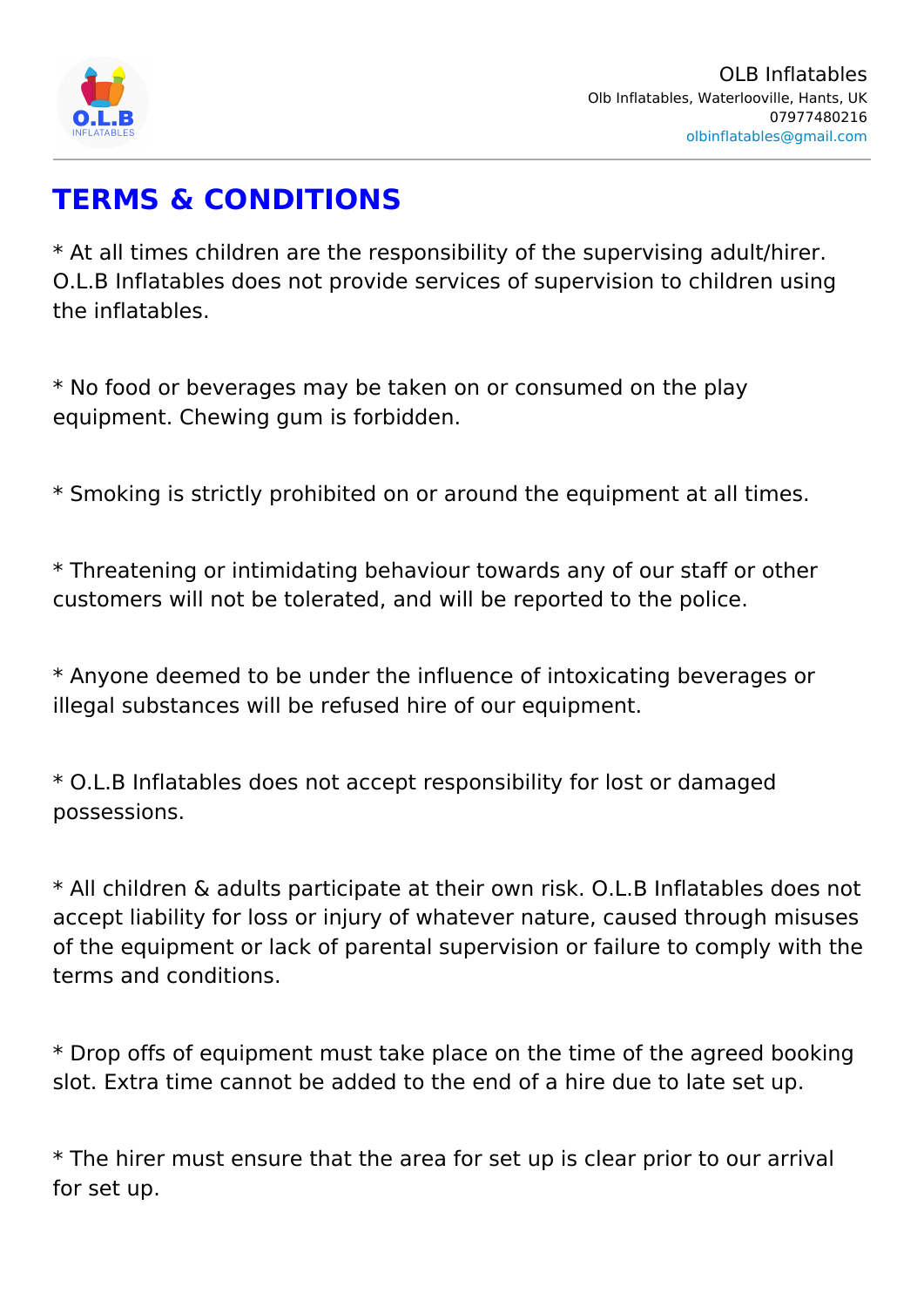\* The hirer must provide access to a standard 3-pin household electrical socket (we provide 13m of cable to enable us to reach your socket, anything over that please have additional cabling of your own), unless hiring our generator for use in a remote location

\* The hirer agrees to inform all members of the group that the event is booked and of all the terms and conditions and agrees to ensure that the conditions are adhered to.

\* O.L.B Inflatables will not take responsibility for any delay in reaching any venue due to road works, traffic delays or any other highway hazard.

\* Should the team be unable to reach your party location due to a mechanical/electrical fault on our vehicles, O.L.B Inflatables will inform you as soon as possible, and will offer an alternative date. Clients must ensure O.L.B Inflatables have the correct contact details for the party booker at all times.

\* When inflatables are booked for hire the price quoted will NOT include any parking charges, these additional charges will be made the responsibility of the Hirer along with any fines arising from the failure to pay these charges.

\* The hirer will be responsible for any damage caused to inflatables by any member of the party bookers group. The party booker will also be responsible for any damage caused as a result of incitement. You also have to ensure that you and your group do not behave in such a way that puts safety to others at risk, or means that damage to the equipment may occur.

\* No Animals are allowed on equipment at any time.

\* The hirer is responsible to ensure that everyone in their party wears suitable clothing. The hirer/booker must ensure that all necklaces, chains and any other jewellery are removed from all party members before playing.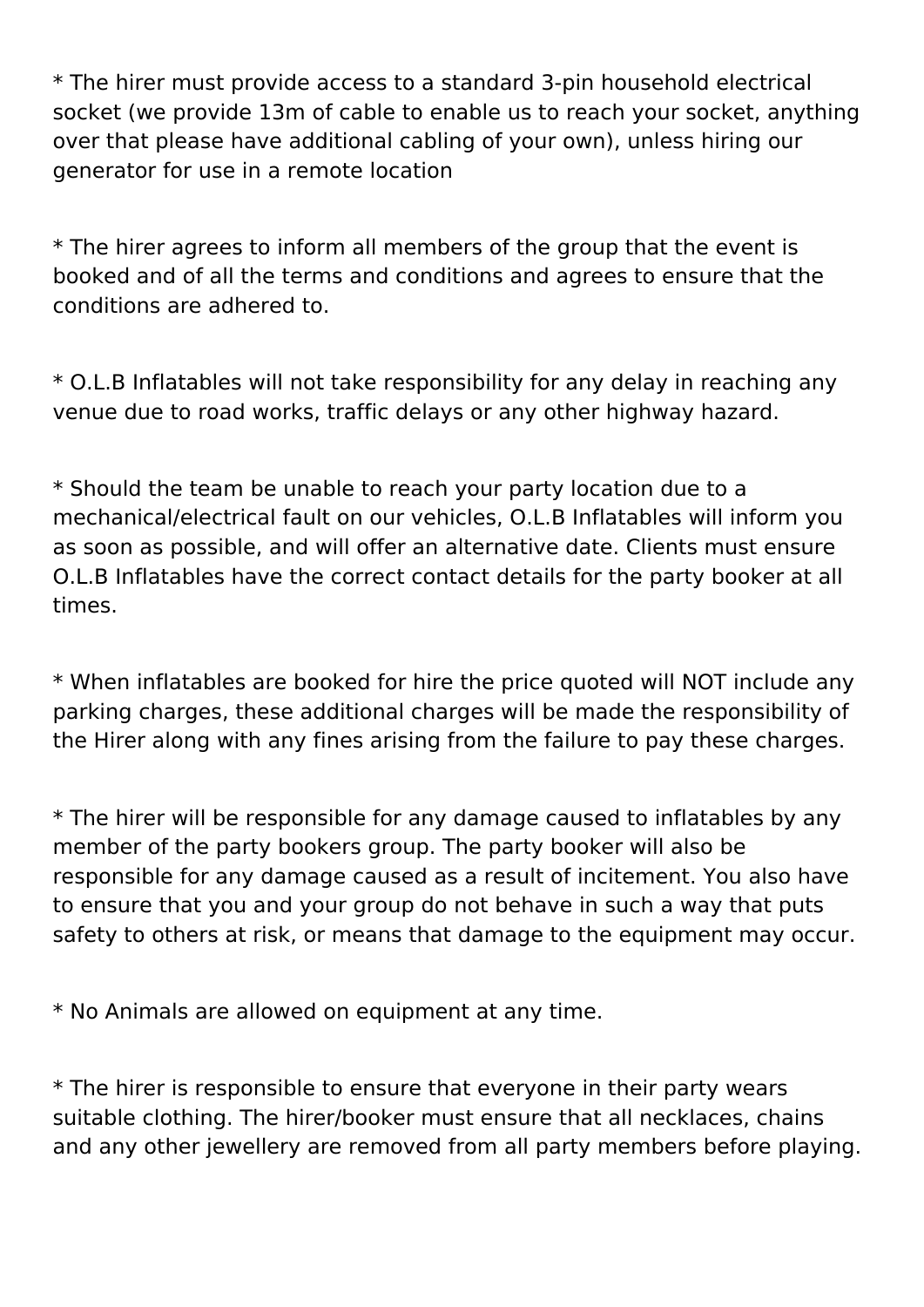\* The Hirer must ensure and is responsible for ensuring that all outdoor footwear is removed when entering the equipment.

\* The Hirer must ensure there is adult supervision at all times.

\* Safety is our paramount concern, therefore if any of our staff see members of your group jeopardizing our safety policy they will be entitled to remove them from the equipment.

\* O.L.B Inflatables does not accept responsibility for any loss, damage, inconvenience, injury or death arising from any accident, breakdown or delay attributable to reasons beyond the control of the seller.

\* If O.L.B Inflatables deem it unsafe to continue with our arranged booking due to adverse weather, we are fully within our rights to do so and will provide as much notice to the hirer as possible. The hirer will be offered an alternative date for their booking.

\* If hiring our soft play or toddler activity pen you are required to collect up and bag the balls at the end of your hire. A charge of £20 will be added to your hire if this is not completed when team arrive for collection.

## **\*\*\*\*\*DUE TO COVID, WE REQUIRE YOUR INFLATABLE TO BE INFLATED FOR OUR TEAMS ARRIVAL ON COLLECTION TO ALLOW US TO DISINFECT AND FOG PRIOR TO PACK UP – THANK YOU FOR YOUR ASSISTANCE WITH THIS\*\*\*\*\***

\* Terms and conditions are subject to change. Please check before participating.

\* Outside access/gate access is required for all garden bookings. We will not take items through your property. A minimum access of 90cm is required except when booking out laser tag, helter skelter and assault course which require twice the standard gate access width.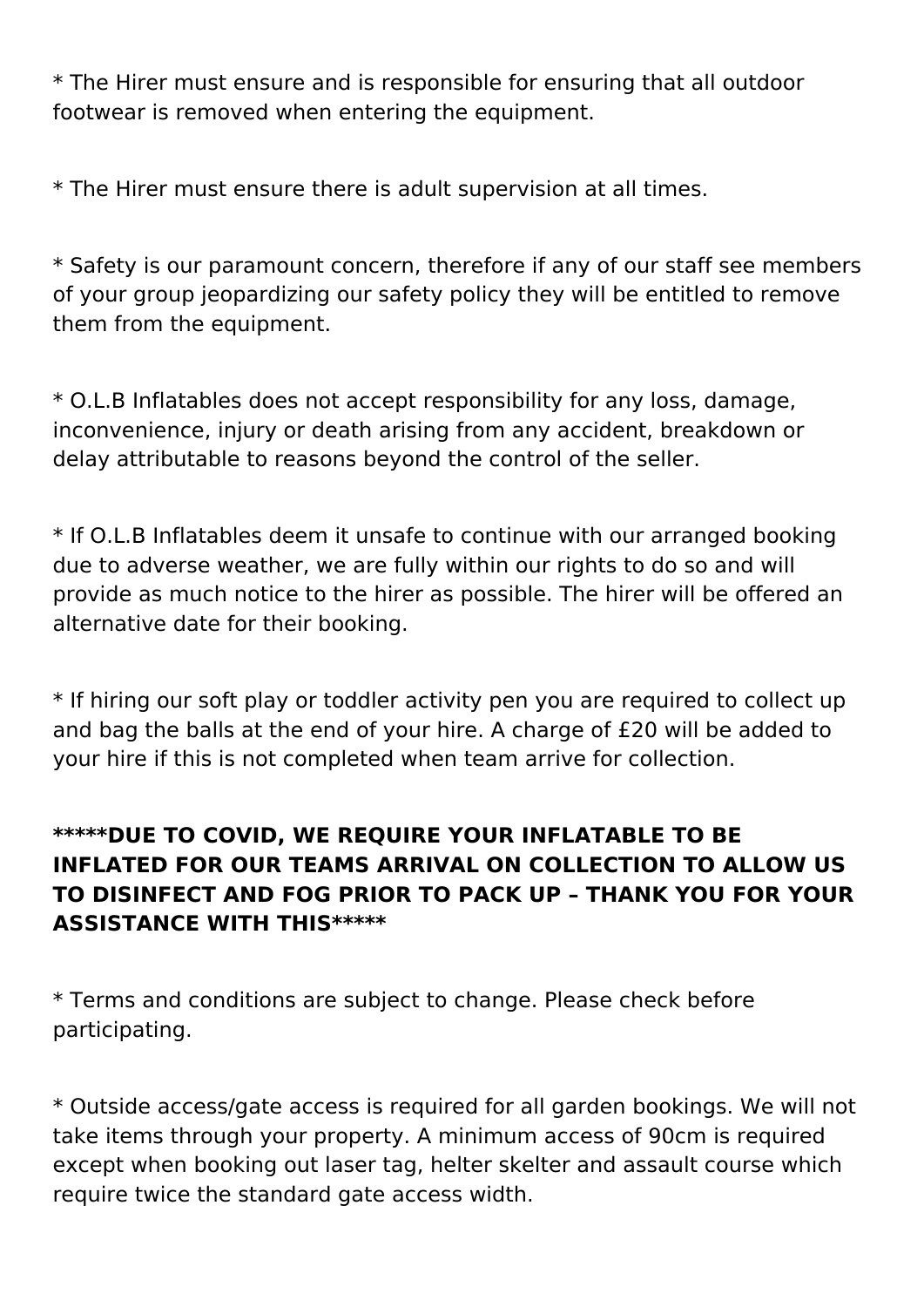## **\*\*\*\*\* Failure to measure the required space and assure the item you have hired fits in the space will result in the hirer paying a FULL booking fee\*\*\*\*\***

#### **Miscellaneous:**

\* O.L.B Inflatables will not be liable (other than liability for death or personal injury resulting from the Seller's negligence) for loss, injury or damage caused by third parties provided by the Seller where such loss, injury or damage arises from the act of omission of the third party.

\* O.L.B Inflatables liability to the Hirer (other than liability for death or personal injury resulting from the Seller's negligence) for any loss or damage of any nature: (a) arising from any breach of the Conditions; or (b) any negligence, breach of statutory or other duty on the part of O.L.B Inflatables; or (c) in any other way out of or in connection with the nonperformance of or purported non-performance of, or failure to perform the Services in accordance with the Conditions will be limited to no more than the total cost of the booking.

\* The Contract is between O.L.B Inflatables and the Hirer as principals and may not be assigned by the Hirer without the express written consent of the Seller.

\* O.L.B Inflatables is in default of any of its obligations hereunder, it shall not be liable where such default is due to any act of God, war, strike, lockout, industrial action, fire, flood, drought, tempest, snow, mechanical breakdown or any other event beyond the reasonable control of the Seller. In such circumstances, the Seller shall give notice to the Hirer where possible, and be entitled to retain the initial deposits and be released from performance of its obligations hereunder to the extent the event of supervening impossibility prevents or restricts the Seller's performance.

#### **Weather Conditions**

We watch the weather closely leading up to your booking.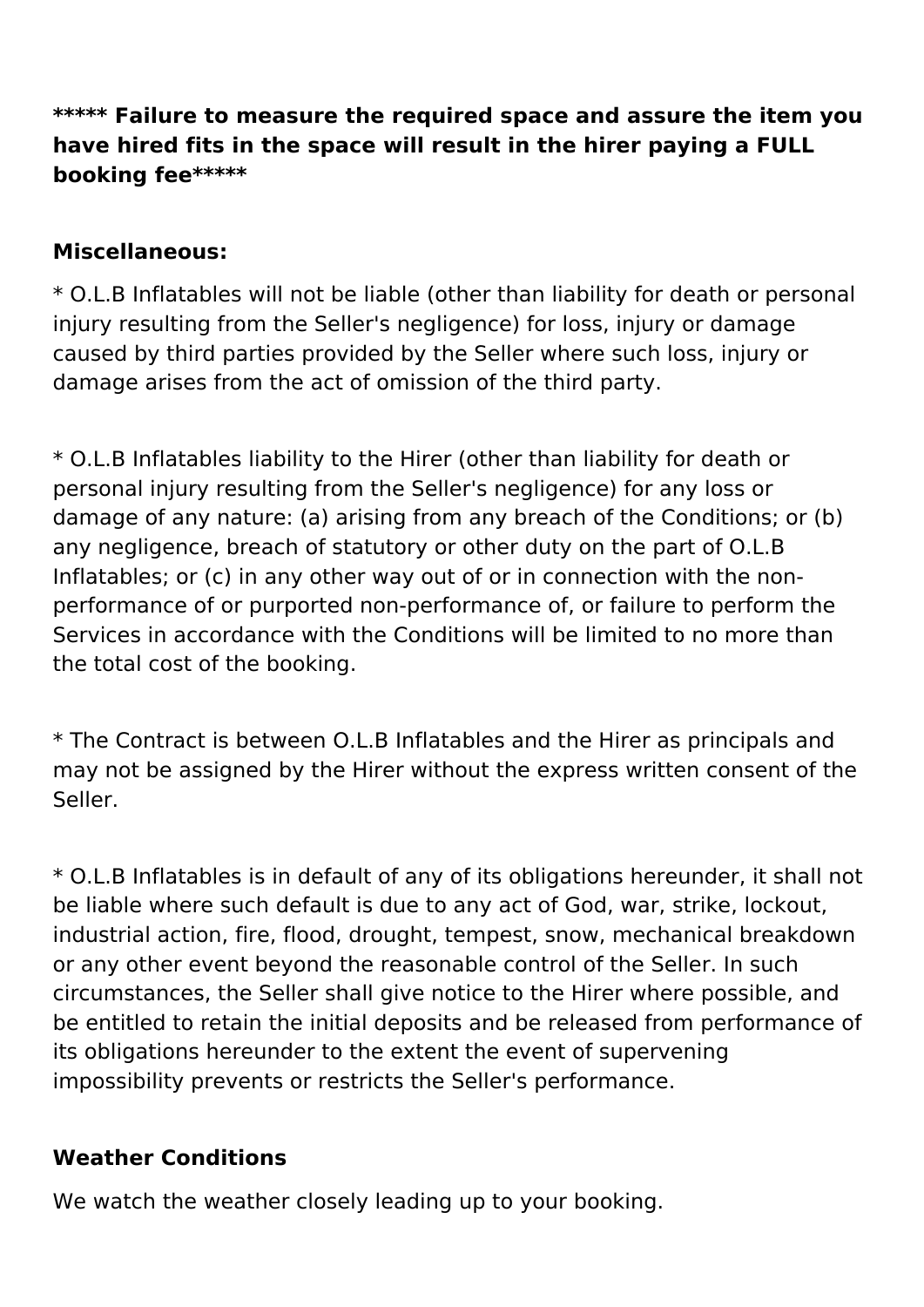If we deem it necessary we will provide you with a wind speed measurement device (an Anemometer) for the purposes of safeguarding against inflatable use in high winds.

The maximum wind speed in which an inflatable can be used is 38 km/h (Force 5 on the Beaufort Scale) / 24 mph.

You will be provided a simple demonstration that comprehensively covers the use and operation of the Anemometer.

You understand it is your responsibility to be aware of changing wind conditions and record the wind speed in the immediate vicinity of the inflatables location. Should the recorded wind speed approach 38 km/h (Force 5 on the Beaufort Scale) / 24 mph or higher, you MUST quickly and safely evacuate the users and the inflatable device turned off.

Using the instructions demonstrated to operate the Anemometer, wind speed recordings are required to be completed every 30 minutes (or more frequently if there is any indication of wind speed increasing) by a competent persons (aged 18+) supervising the use of the inflatable device.

Following the demonstration, the first recording has been made for you by the operator.

Indication that wind speed is increasing could be (but are not limited to): Wind is raising dust and loose paper, small branches are moved, small trees in leaf begin to sway.

As stated above, if the recorded speed is 38 km/h (Force 5 on the Beaufort Scale) / 24 mph or above, then all users should be evacuated from the inflatable as quickly and safely as possible with the inflatable then being turned off.

The inflatable should not be turned on until wind speeds have been consecutively and consistently recorded at less than 20mph for 30 minutes,